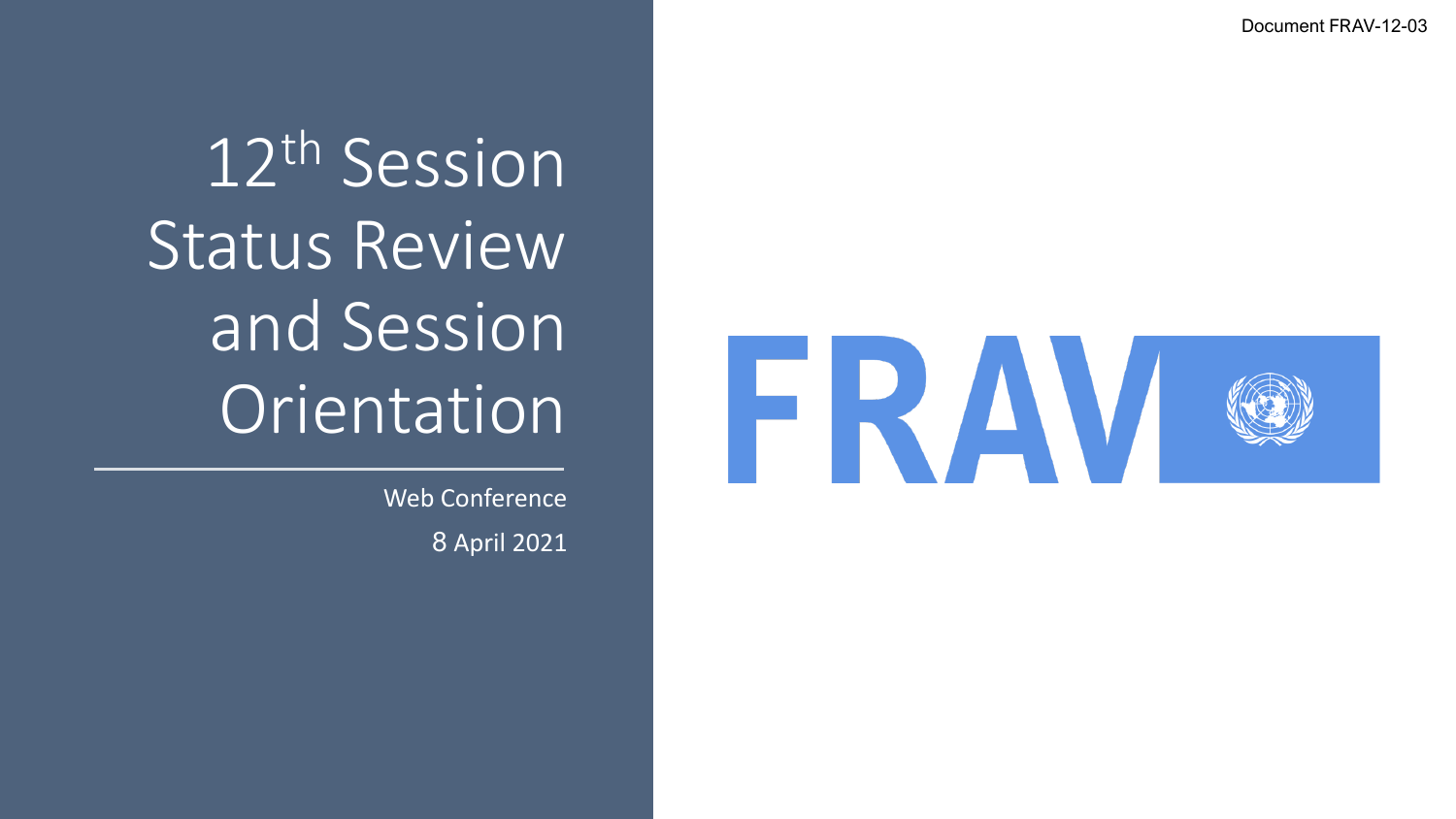

| Agenda item |                                                                                                                                 |             | Documentation                                                      |
|-------------|---------------------------------------------------------------------------------------------------------------------------------|-------------|--------------------------------------------------------------------|
| 1.          | Adoption of the agenda                                                                                                          | 13:00-13:10 | <b>FRAV-12-01</b>                                                  |
| 2.          | Fuzzy logic performance model                                                                                                   | 13:10-13:40 | <b>FRAV-12-06 (JRC)</b>                                            |
| 3.          | Keys to ADS safety requirements<br><b>DDT</b> functions<br>3.1.<br>3.2. User definitions<br>Other road user categories<br>3.3.  | 13:40-15:0  | FRAV-12-08 (Secretary)<br>FRAV-12-07 (China)<br>FRAV-12-10 (Japan) |
| 4.          | FRAV status and next steps<br>4.1. Parallel tasks<br>4.2. Coordinator guidelines<br>4.3. Next sessions: 6-7 May, 20 May, 8 June | 15:00-15:30 | (Co-chairs)                                                        |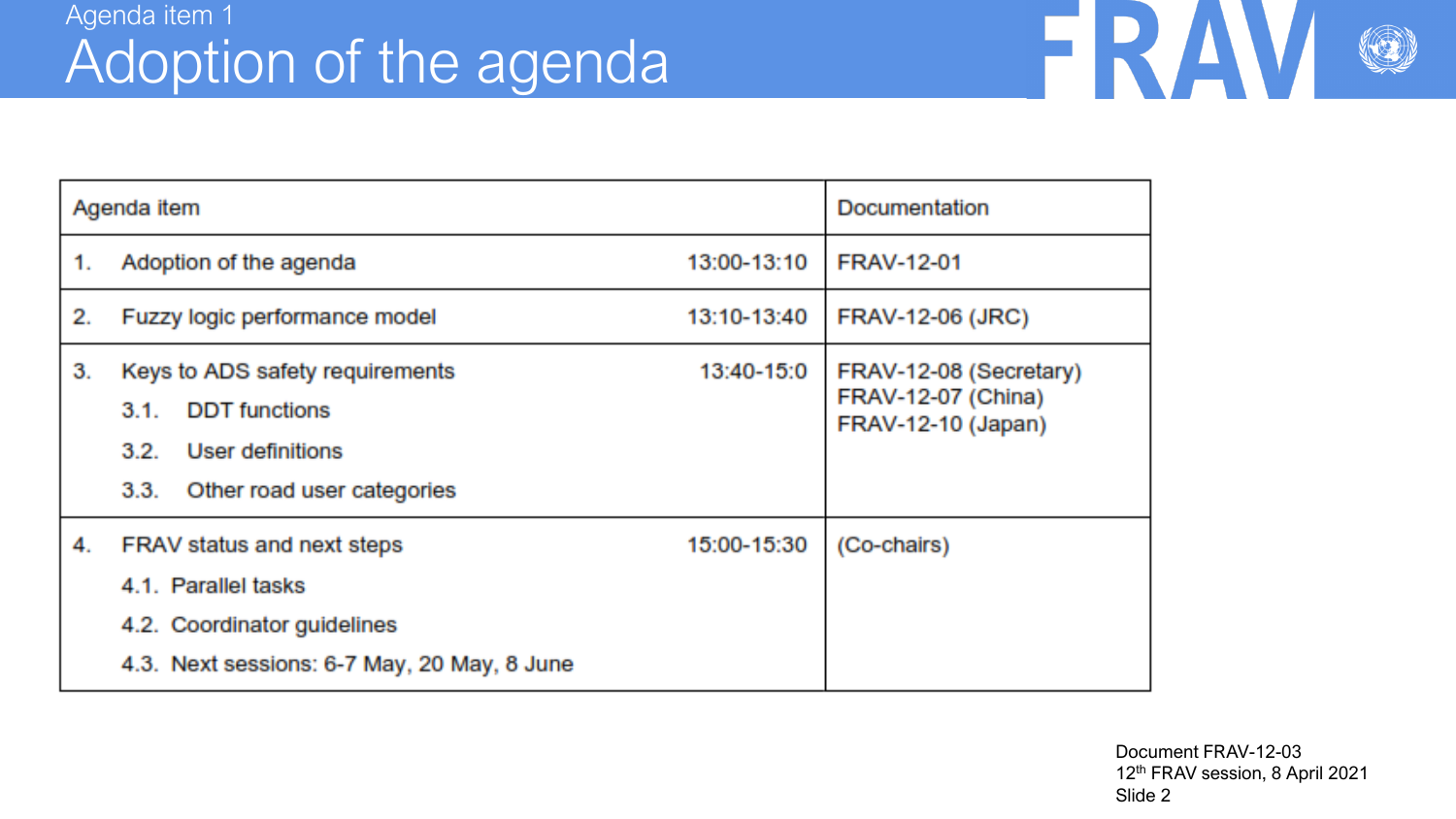# Agenda item 3 Keys to ADS safety requirements

- Consolidation of comments on the safety topics
	- $FRAV-12-08$   $\{$  FRAV-09-06, FRAV-09-07, FRAV-09-08, FRAV-10-06, FRAV-10-07, FRAV-10-08, FRAV-10-10 $\}$
- Keys to ADS safety requirements
	- DDT functions
		- Safe performance of DDT functions  $\rightarrow$  safe driving behaviors
		- What functions are necessary for an ADS to safely operate a vehicle?
	- ADS users
		- ADS designed for various uses
		- User definitions  $\rightarrow$  understanding use cases, ADS configurations, and safety needs
	- Other road users
		- Diverse interactions depending upon nature of road users encountered
		- Categories of other road users  $\rightarrow$  understanding of interactions and safety needs

Document FRAV-12-03 12th FRAV session, 8 April 2021 Slide 3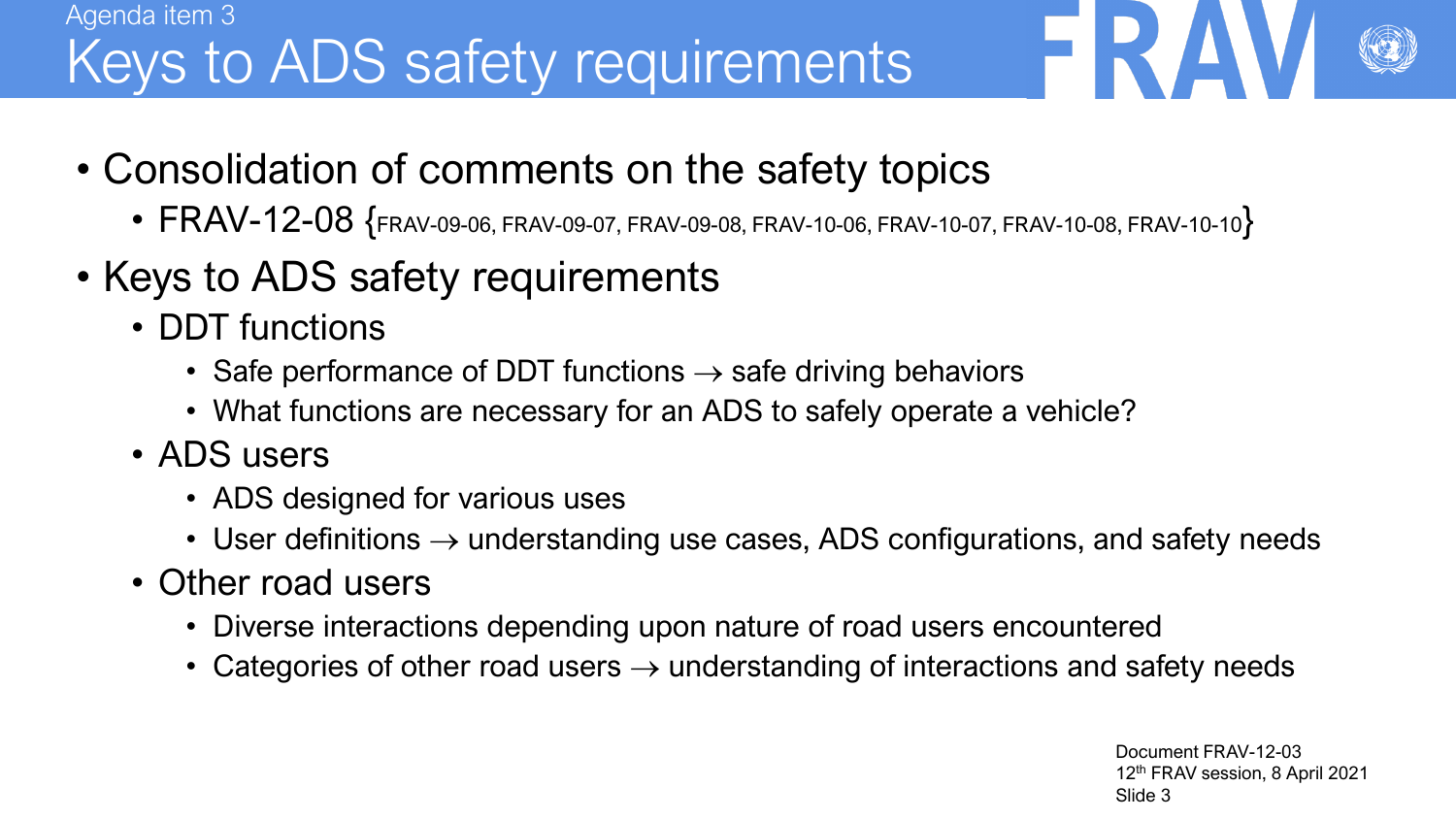# Agenda item 3 Keys to ADS safety requirements

- EDR/DSSAD informal group request
	- EDR/DSSAD mandate to define technical requirements for Data Storage Systems for Automated Driving (DSSAD)
	- FRAV presumably will require ADS vehicles to be equipped with DSSAD capability
	- EDR/DSSAD would like FRAV views on DSSAD requirements for ADS
- FRAV views or recommendations on DSSAD
	- What ADS needs would a DSSAD serve?
	- Scope, purpose of a "DSSAD regulation" that could be applied to ADS via an FRAV requirement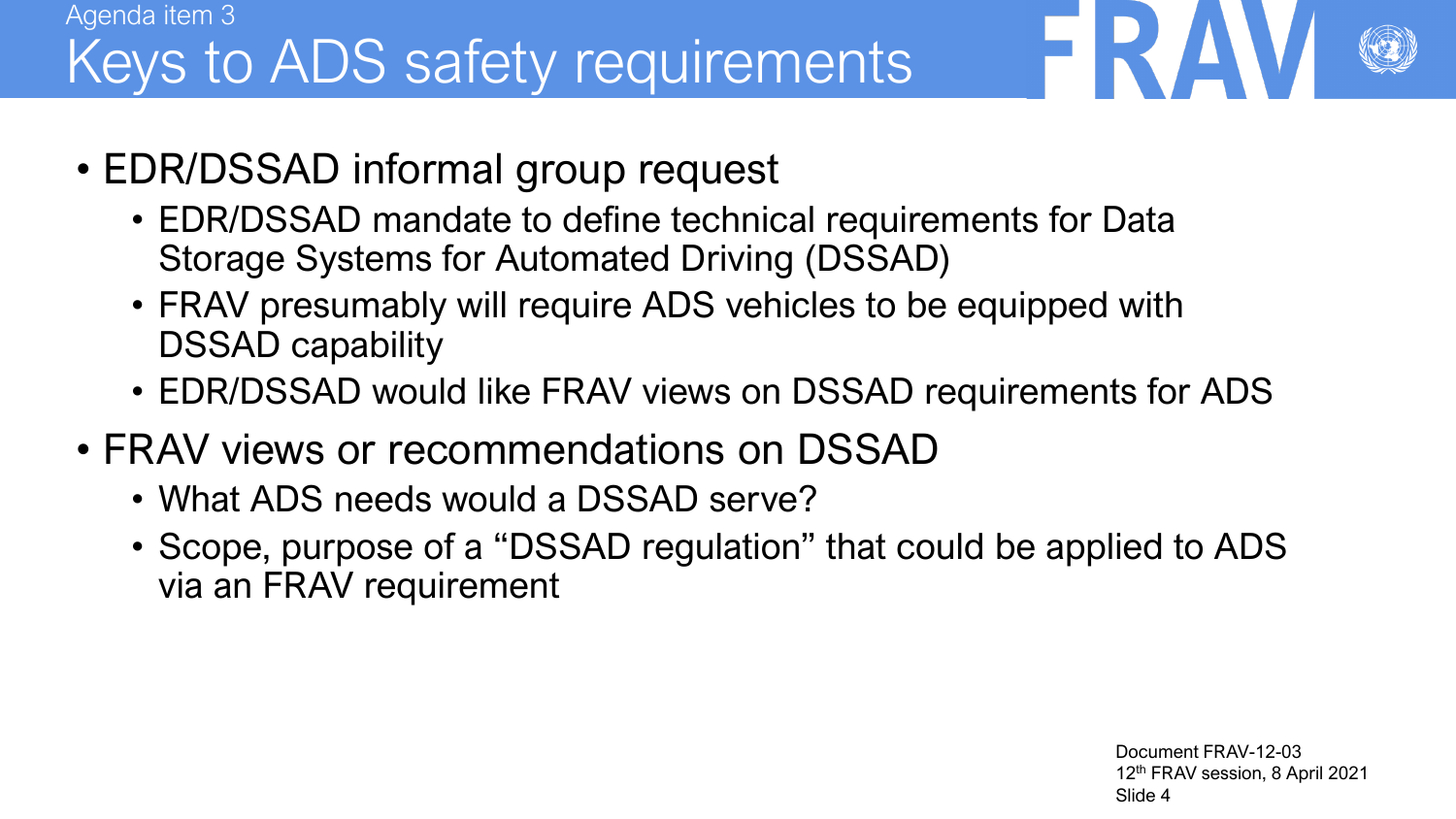# Agenda item 3 Keys to ADS safety requirements

- Stakeholder input
	- FRAV-12-07 (China)
	- FRAV-12-10 (Japan)
- General discussion
	- DDT functions/user definitions/"other road user" categories
	- Safety topics elaboration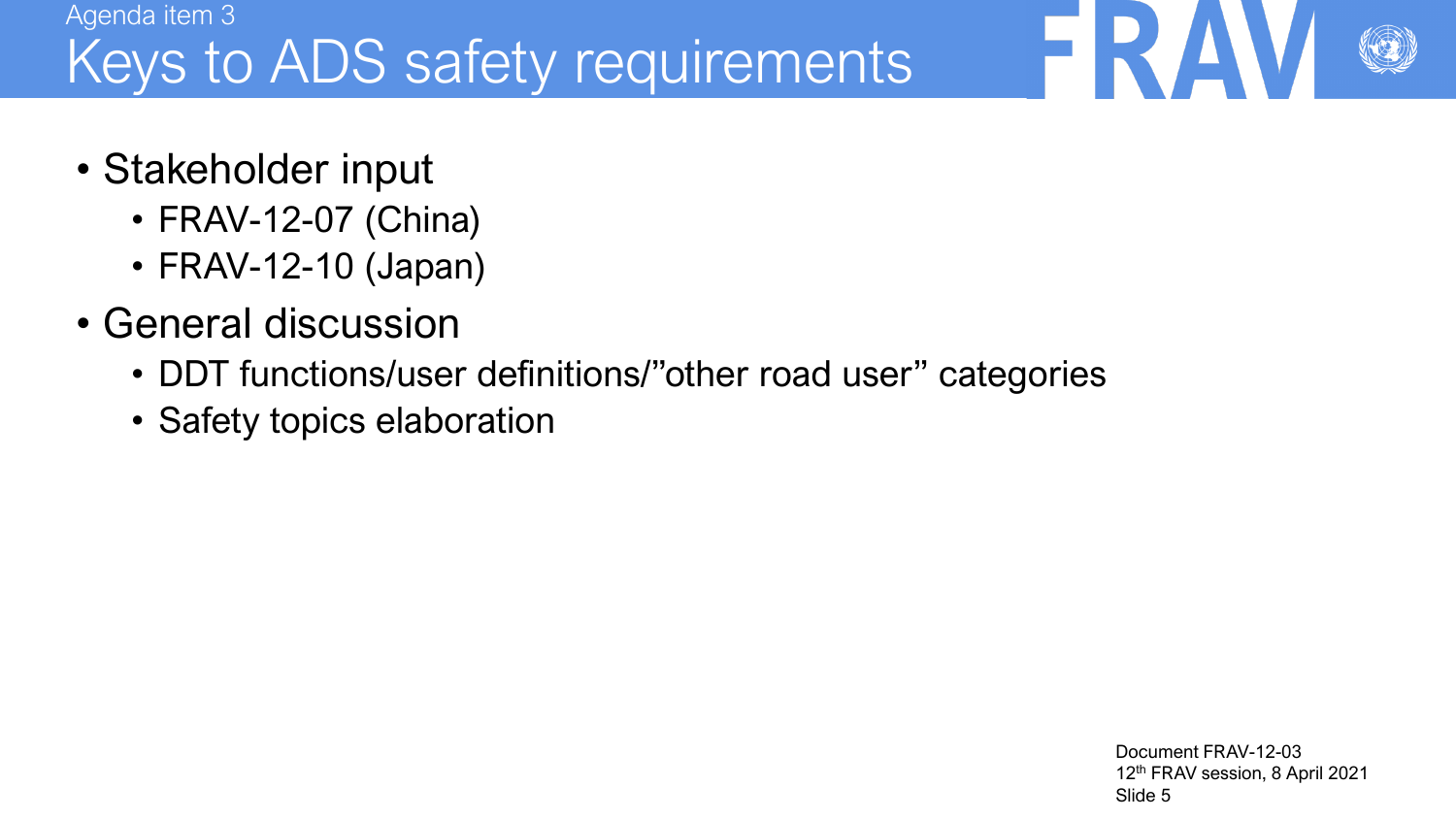- Three generic milestones
	- Session 13 (6-7 May): Terms and definitions
	- Session 15 (8 June): Safety needs/topics (interim session 20 May)
	- Session 16 (6 July): General requirements
- Adapt and define tasks at each session
	- Stay focused on short-term objectives
	- Enable FRAV to consider incremental outcomes at each session
- Consensus on general requirements, justifications, terms and definitions by July
- Two months to prepare submission to GRVA-11 (27 September-1 October)
- Four months to prepare submission to GRVA-12 (February 2022)

Document FRAV-12-03 12th FRAV session, 8 April 2021 Slide 6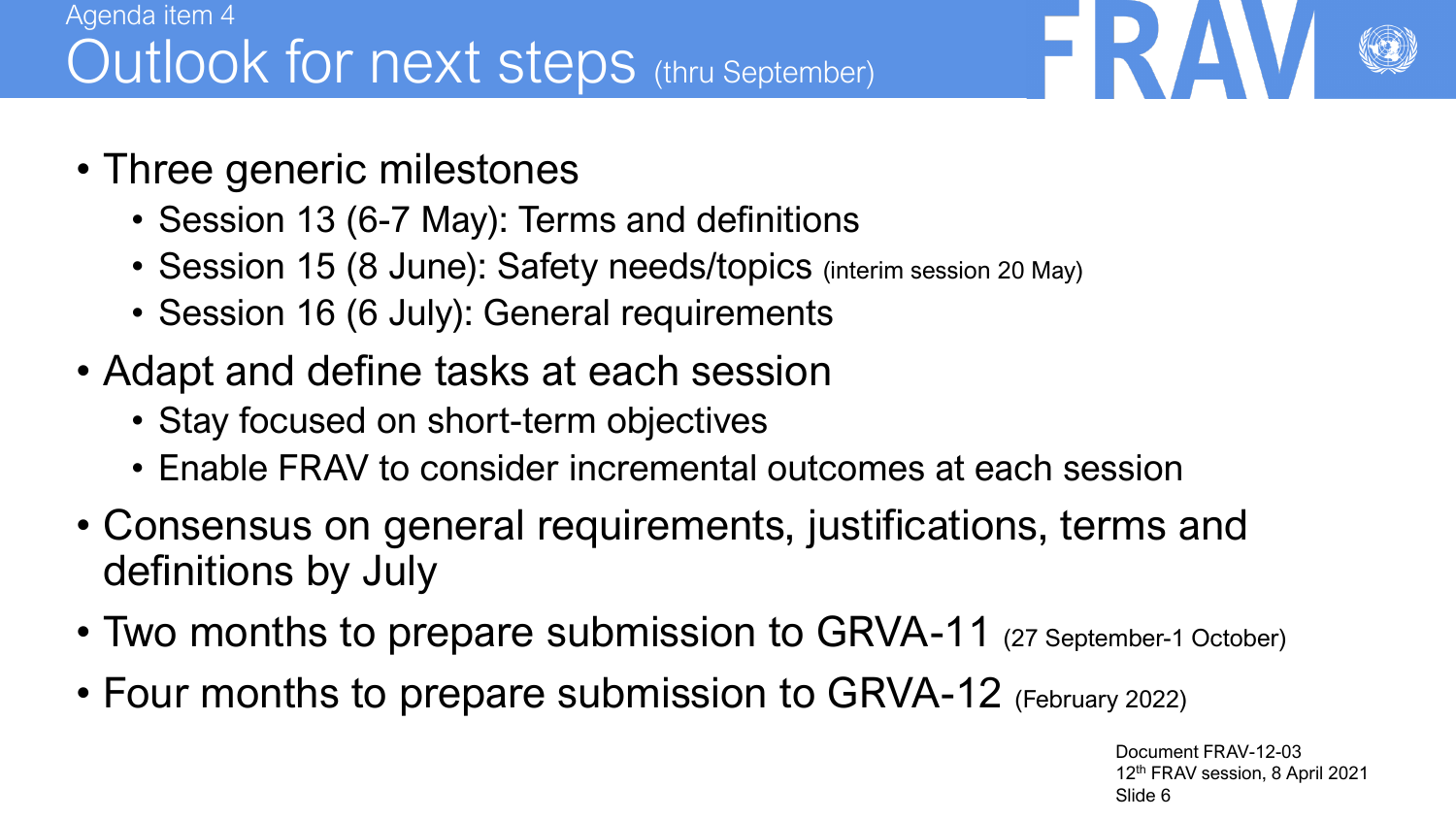# Agenda item 4 Outlook for next steps: Session 13

- Parallel tasks for Session 13 (6-7 May)
	- Prepare a list of DDT functions with description of each function
	- Prepare a list of terms and definitions regarding ADS users based on their roles and responsibilities
	- Prepare a categorical list of "other road users" that may encounter an ADS vehicle or an ADS may encounter with descriptions of each category
	- Prepare FRAV input for EDR/DSSAD on DSSAD for ADS vehicles
- Task coordinators
	- Use input to date as baseline for drafting proposals
	- Deliver written proposals for FRAV consideration during Session 13
	- Collaborate with FRAV stakeholders to facilitate consensus during the next session

Document FRAV-12-03 12th FRAV session, 8 April 2021 Slide 7